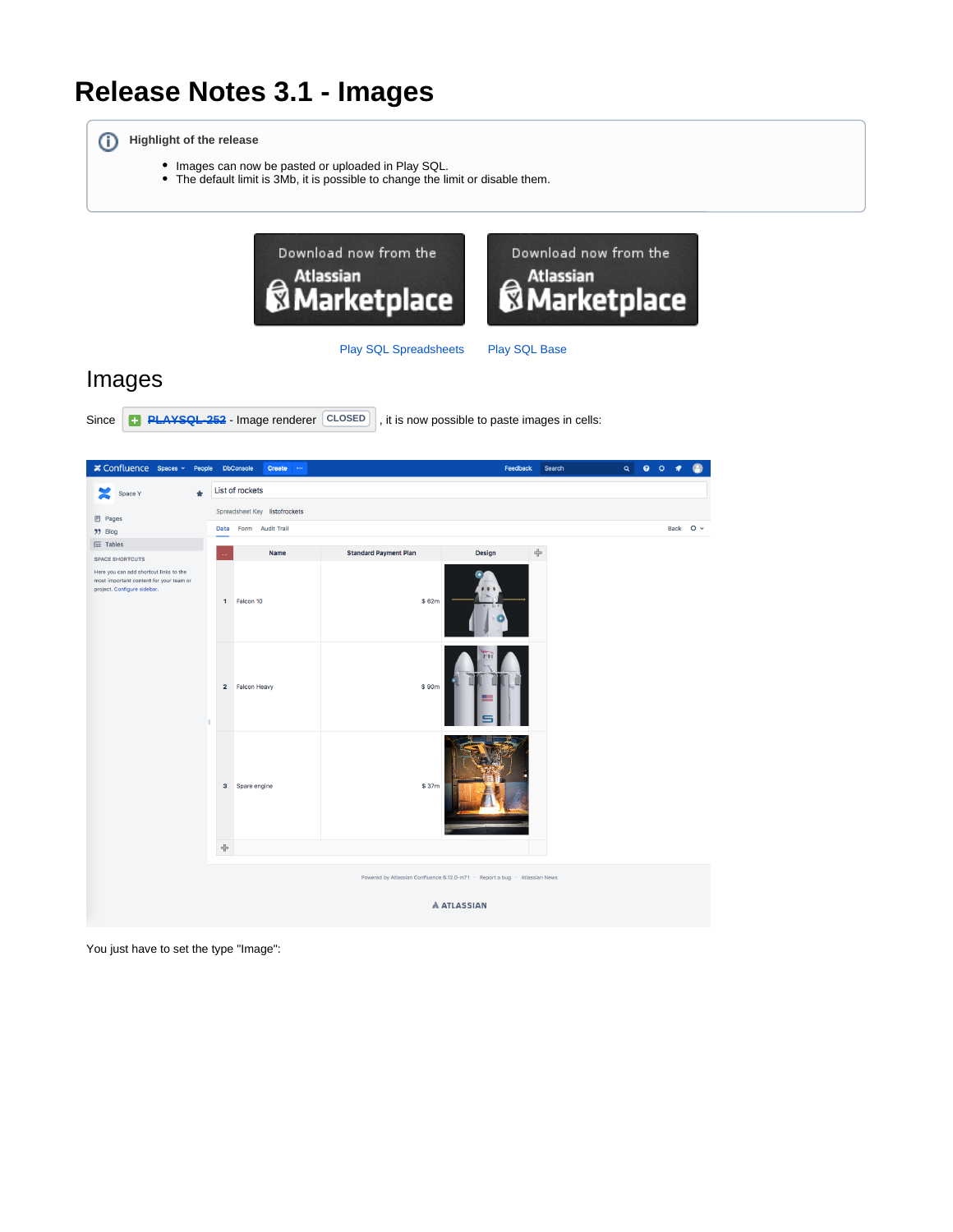| nent Plan                                  | Design                                                                                                                             |        |                                         | ╬   |     |   |             |                          |       |       |   |      |   |                                               |
|--------------------------------------------|------------------------------------------------------------------------------------------------------------------------------------|--------|-----------------------------------------|-----|-----|---|-------------|--------------------------|-------|-------|---|------|---|-----------------------------------------------|
|                                            |                                                                                                                                    |        |                                         |     |     |   |             |                          |       |       |   |      |   | Cancel $\checkmark$ $\checkmark$ $\checkmark$ |
| \$62m                                      | Label:                                                                                                                             |        | Design                                  |     |     |   |             |                          |       |       |   |      |   |                                               |
|                                            | Name:                                                                                                                              | design |                                         |     |     |   |             |                          |       |       |   |      |   |                                               |
|                                            | CLF:                                                                                                                               |        |                                         |     |     |   |             |                          |       |       |   |      |   |                                               |
|                                            |                                                                                                                                    |        | CLF in SQL. Wizards<br>More information |     |     |   |             |                          |       |       |   |      |   |                                               |
|                                            |                                                                                                                                    | €      | \$                                      | 123 | ,00 | Œ | $\mathbf T$ | $\underline{\mathtt{a}}$ | ø     | ⊻     | 曲 | 8    | G | →                                             |
|                                            | Formats                                                                                                                            |        | ◯ Wrap text on several lines.           |     |     |   |             |                          | Image |       |   |      |   |                                               |
| \$90m                                      |                                                                                                                                    |        | Advanced                                |     |     |   |             |                          |       |       |   |      |   |                                               |
|                                            |                                                                                                                                    |        |                                         |     |     |   |             |                          |       |       |   | Save |   | Cancel                                        |
| Images can be imported by:<br>• Uploading, | • Pasting an image in the cell,<br>• Pasting the URL of an image,<br>• Pasting cells from another spreadsheet from the same space. |        |                                         |     |     |   |             |                          |       |       |   |      |   |                                               |
|                                            |                                                                                                                                    |        |                                         |     |     |   |             |                          |       |       |   |      |   |                                               |
| 4<br><b>Boosters</b>                       |                                                                                                                                    |        |                                         |     |     |   |             |                          |       | \$21m |   |      |   | Choose file No file chosen                    |
| ╬                                          |                                                                                                                                    |        |                                         |     |     |   |             |                          |       |       |   |      |   |                                               |

## How are images stored?

Images are stored with the binary type [BYTEA](https://www.postgresql.org/docs/9.6/static/datatype-binary.html). It's a variable-length binary string. The binary string starts with metadata, then the file starts after a dozen bytes (depending on the type and version).

# Administrator notes

- It is possible to limit the size of images,
- It is possible to disable images entirely.
- The default size is 3Mb.